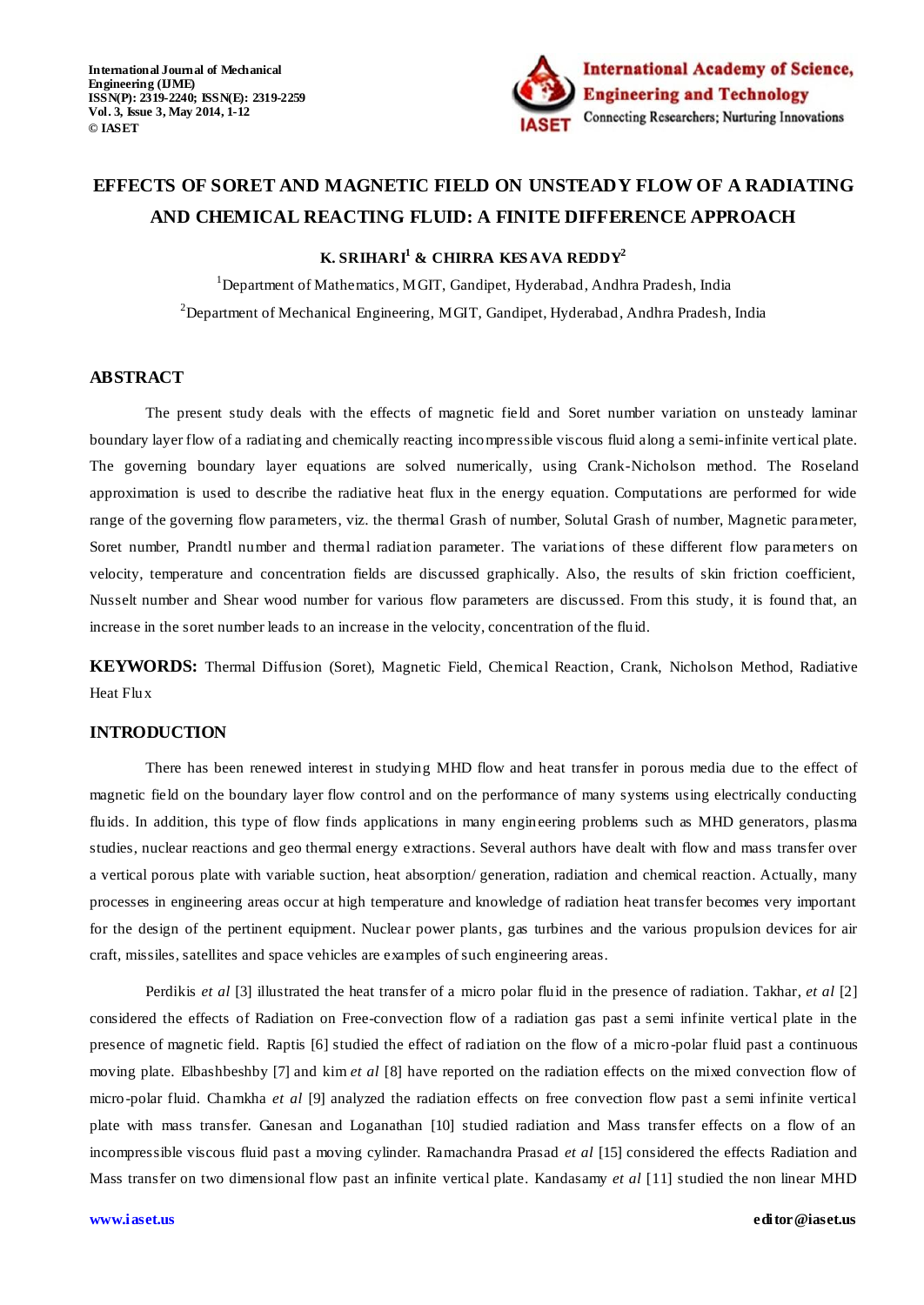flow with heat and mass transfer characteristics of an incompressible viscous, electrically conducting fluid on a vertical stretching surface with chemical reaction and thermal stratification effects. They also reported a numerical solution for the steady laminar boundary layer flow over a wall of the wedge with suction or injection in the presence of species concentration and mass diffusion [12]. Prakash and Ogulu [14] have studied the effect of thermal radiation, time-dependent suction and chemical reaction on the two-dimensional flow of an incompressible Boussinesq fluid. Chaudhary and Preethi Jain [16] studied the effect of radiation on mixed convection flow of a magneto-micro polar fluid past a vertical porous plate through a porous medium with variable permeability in slip-flow regime. Ibrahim *et al* [17] studied the effect of the chemical reaction and radiation absorption on transient hydro-magnetic natural convention flow with wall transpiration and heat source.

In the above all stated studies thermal diffusion effect (commonly known as Soret effect) has been neglected. Eckert *et al* [1] have pointed out this, thermal diffusion effect, when utilized for is otrope separation in mixtures between gases with very light molecular weight (like hydrozen, helium) and medium molecular weight (like nitrogen, air) the thermal diffusion effect was found to be of magnitude which can't be neglected. Also when the radiative heat transfer takes place the fluid involved can be electrically conducting in the sense that it is ionized owing to high operating temperature. Accordingly it is of interest to examine the effect of magnetic field on the flow.

Hence based on the above discussion the **object of the present paper** is to study the effects of **Magnetic field** and **Soret number** variation on unsteady laminar boundary layer flow of a viscous incompressible electrically conducting fluid along semi infinite vertical plate, in the presence of thermal and concentration boundary effe cts. According to the **Non-linearity** which appears in the momentum equation due to temperature and mass coupling with the energy and mass equations. So the governing equations (dimensionless form) with the corresponding boundary conditions are solved numerically using Crank-Nicolson method, which is more economical from computational view point.

# **MATHEMATICAL FORMULATION**

An unsteady two-dimensional, laminar, boundary layer flow of a viscous, incompressible, electrically conducting fluid along a semi-infinite vertical plate, in the presence of thermal and concentration buoyancy effects has been considered. The  $x'$ -axis taken along the plate in the vertically upward direction and  $y'$ -axis normal to it. A magnetic field of uniform strength applied along y'-axis. Further, due to the semi-infinite plane surface assumption, the flow variables are functions of normal distance  $y'$  and  $t'$  only. A time dependent suction velocity is assumed normal to the plate. Now, under the usual Boussinesq's approximation, the governing boundary layer equations are:

# **Continuity**

$$
\frac{\partial v'}{\partial y'} = 0 \tag{1}
$$

**Momentum**

$$
\frac{\partial u'}{\partial t'} + v' \frac{\partial u'}{\partial y'} = v \frac{\partial^2 u'}{\partial y'^2} + g \beta (T - T_{\infty}) + g \beta^* (C - C_{\infty}) - \frac{\sigma B_0^2}{\rho} u' \tag{2}
$$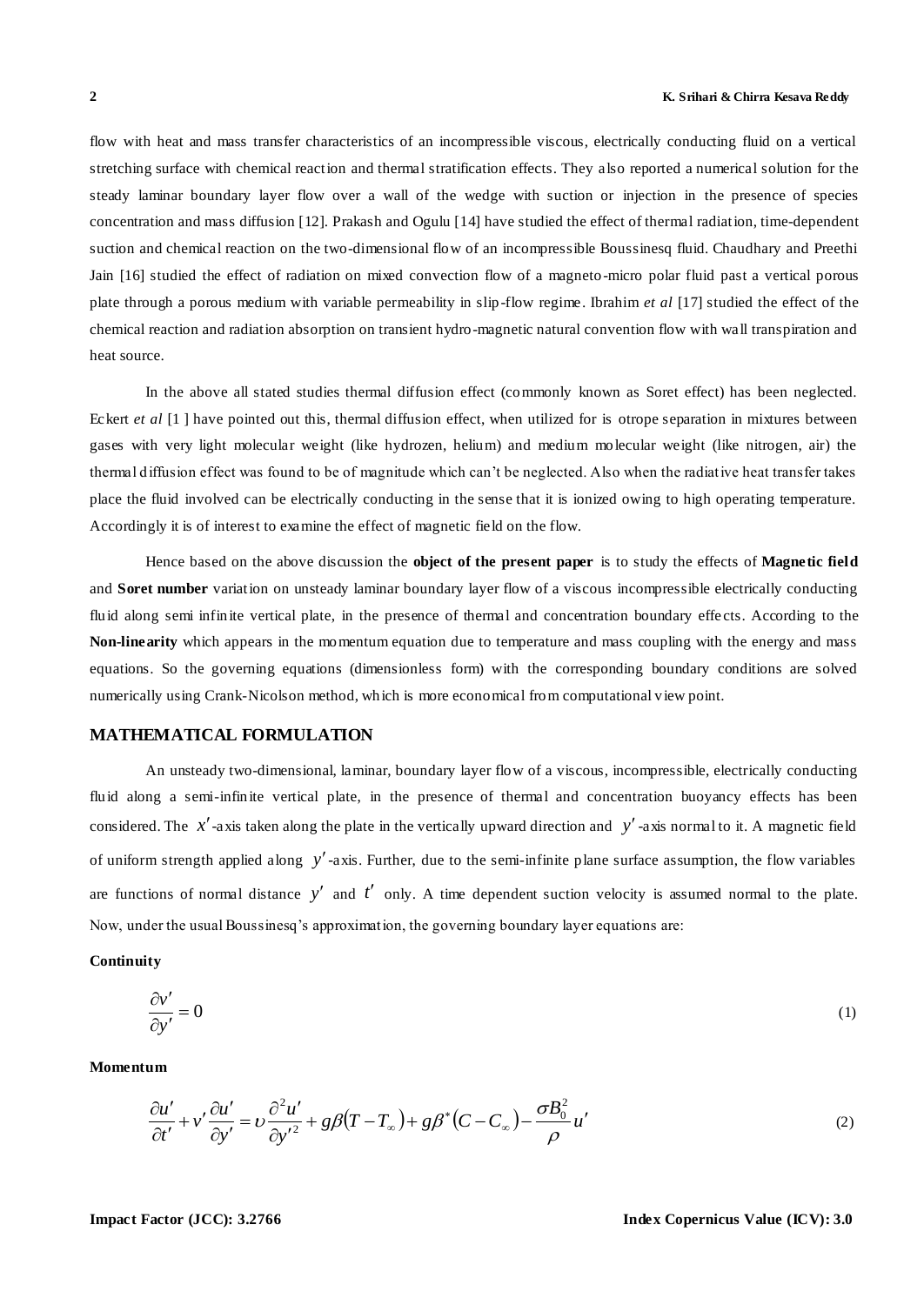**Effects of Soret and Magnetic Field on Unsteady Flow of a Radiating and 3 Chemical Reacting Fluid: A Finite Difference Approach**

**Energy**

$$
\frac{\partial T}{\partial t'} + v' \frac{\partial T}{\partial y} = \frac{k}{\rho C_p} \frac{\partial^2 T}{\partial y'^2} - \frac{1}{\rho c_p} \frac{\partial q_r}{\partial y'}
$$
(3)

**Mass Transfer**

$$
\frac{\partial C}{\partial t'} + v' \frac{\partial C}{\partial y} = v \frac{\partial^2 C}{\partial y'^2} + \frac{D_m k_T}{T_m} \frac{\partial^2 T}{\partial y'^2} - k_r^2 C
$$
\n(4)

The radiative flux  $q_r$  by using the Roseland approximation [3-5, 13], is given by

$$
q_r = -\frac{4\sigma^*}{3k^*} \frac{\partial T^4}{\partial y'} \tag{5}
$$

The boundary conditions suggested by the physics of the problem are

$$
u' = U_0, \ T = T_w + \varepsilon (T_w - T_\infty) e^{n' t'}, \ C = C_w + \varepsilon (C_w - C_\infty) e^{n' t'} \quad at \ y' = 0
$$
  

$$
u' \to 0, \quad T \to T_\infty, \quad C \to C_\infty
$$

It has been assumed that the temperature differences within the flow are sufficiently small and  $T^4$  may be expressed as a linear function of the temperature *T*. This is accomplished by expanding  $T^4$  in a Taylor series about  $T_\infty$  and neglecting higher order terms, we have

$$
T^4 \approx 4T_{\infty}^3 T - 3T_{\infty}^4 \tag{7}
$$

Using Eqs  $(5)$  and  $(7)$ , Eq.  $(3)$  gives

$$
\frac{\partial T}{\partial t'} + v' \frac{\partial T}{\partial y'} = \frac{k}{\rho c_p} \frac{\partial^2 T}{\partial y'^2} - \frac{16\sigma^* T_{\infty}^3}{3\rho c_p k^*} \frac{\partial^2 T}{\partial y'^2}
$$
\n(8)

Integration of continuity Eq (1) for variable suction velocity normal to the plate gives

$$
v' = -U_0 \left(1 + \varepsilon A e^{n' t'}\right) \tag{9}
$$

Where A is the suction parameter and  $\epsilon A$  is less than unity. Here  $U_0$  is mean suction velocity, which is a non-zero positive constant and the minus sign indicates that the suction is towards the plate. It is now convenient to introduce the following dimensionless parameters:

$$
u = \frac{u'}{U_0}
$$
,  $t = \frac{U_0^2 t'}{v}$ ,  $n = \frac{vn'}{U_0^2}$ ,  $y = \frac{y^* U_0}{v}$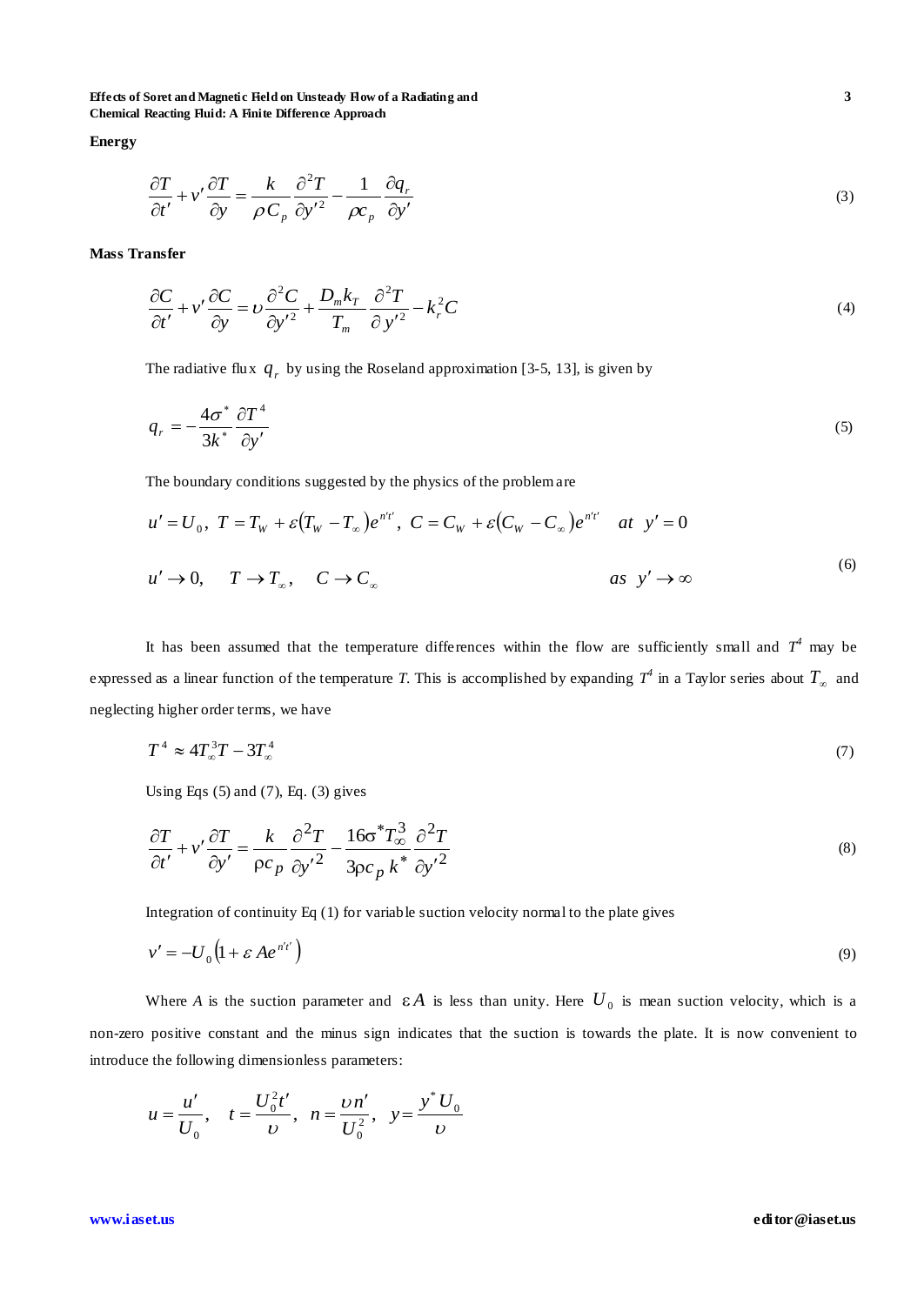$$
\theta = \frac{T - T_a}{T_w - T_a}, \quad \phi = \frac{C - C_a}{C_w - C_a}, \quad S_0 = \frac{D_w k_r (T_w - T_a)}{U_m^2 (C_w - C_a)}
$$
\n
$$
Gr = \frac{g \beta U (T_w - T_a)}{U_0^3}, \quad Gm = \frac{g \beta U (C_w - C_a)}{U_0^3}, \quad M = \frac{\sigma B_0^3 U}{\rho U_0^2}
$$
\n
$$
k_z^2 = \frac{k_r^2 U}{U_0^3}, \quad N_K = \frac{16\sigma' T_a^3}{3k'k}, \quad Pr = \frac{\mu C_v}{k}, \quad Sc = \frac{D}{D}
$$
\nIn view of Fig. (5), (7), (8), (9) and (10), the governing Fig. (1)-(4) reduce to the following dimensions form:  
\n
$$
\frac{\partial u}{\partial t} - (1 + \varepsilon A e^{u\tau}) \frac{\partial u}{\partial y} = \frac{\partial^2 u}{\partial y^2} + Gr\theta + Gm\phi - Mu
$$
\n
$$
\frac{\partial \theta}{\partial t} - (1 + \varepsilon A e^{u\tau}) \frac{\partial \theta}{\partial y} = \left(\frac{1 + N_K}{Pr}\right) \frac{\partial^2 \theta}{\partial y^2}
$$
\n
$$
\frac{\partial \phi}{\partial t} - (1 + \varepsilon A e^{u\tau}) \frac{\partial \phi}{\partial y} = \frac{1}{Sc} \frac{\partial^2 \phi}{\partial y^2} + S_0 \frac{\partial^2 \theta}{\partial y^2} - k_r^2 \phi
$$
\nWith the boundary conditions  
\n
$$
u = 1, \quad 0 = 1 + \varepsilon e^{nt}, \quad \phi = 1 + \varepsilon e^{nt} \quad \text{as } y \to 0
$$
\n
$$
v = 0, \quad \theta \to 0, \quad \phi \to 0 \quad \text{as } y \to \infty
$$
\nTo convert the condition (14)  $y \to \infty$  to  $\pi \to 1$ , changing the independent variable  $y$  to  $\pi$  by using the transformation,  $\eta = 1 - e^{-\gamma}$  in the equations (10), (11), (12) and (13), we get  
\n
$$
\frac{\partial u}{\partial t} - (1 + \varepsilon A e^{u\tau}) (1 - \eta) \frac{\partial \theta}{\partial \eta
$$

In view of Eqs.  $(5)$ ,  $(7)$ ,  $(8)$ ,  $(9)$  and  $(10)$ , the governing Eqs  $(1)-(4)$  reduce to the following dimensionless form:

$$
\frac{\partial u}{\partial t} - \left(1 + \varepsilon A e^{nt}\right) \frac{\partial u}{\partial y} = \frac{\partial^2 u}{\partial y^2} + Gr\theta + Gm\phi - Mu
$$
\n(11)

$$
\frac{\partial \theta}{\partial t} - \left(1 + \varepsilon A e^{nt}\right) \frac{\partial \theta}{\partial y} = \left(\frac{1 + N_R}{Pr}\right) \frac{\partial^2 \theta}{\partial y^2}
$$
(12)

$$
\frac{\partial \phi}{\partial t} - \left(1 + \varepsilon A e^{nt}\right) \frac{\partial \phi}{\partial y} = \frac{1}{Sc} \frac{\partial^2 \phi}{\partial y^2} + S_0 \frac{\partial^2 \theta}{\partial y^2} - k_r^2 \phi \tag{13}
$$

With the boundary conditions

$$
u = 1, \quad \theta = 1 + \varepsilon e^{nt}, \quad \phi = 1 + \varepsilon e^{nt} \quad \text{at } y = 0
$$
  
 $u \to 0, \quad \theta \to 0, \quad \phi \to 0 \quad \text{as } y \to \infty$  (14)

To convert the condition (14)  $y \rightarrow \infty$  to  $\eta \rightarrow 1$ , changing the independent variable y to  $\eta$  by using the

transformation, 
$$
\eta = 1 - e^{-y}
$$
 in the equations (10), (11), (12) and (13), we get  
\n
$$
\frac{\partial u}{\partial t} - \left(1 + \varepsilon A e^{nt}\right)\left(1 - \eta\right) \frac{\partial u}{\partial \eta} = \left((1 - \eta)^2 \frac{\partial^2 u}{\partial \eta^2} - (1 - \eta) \frac{\partial u}{\partial \eta}\right) + \mathbf{G}r\theta + \mathbf{G}m\phi - \mathbf{M}u
$$
\n(15)

$$
\frac{\partial \theta}{\partial t} - \left(1 + \varepsilon A e^{nt}\right)\left(1 - \eta\right) \frac{\partial \theta}{\partial \eta} = \frac{1 + N_R}{Pr} \left( \left(1 - \eta\right)^2 \frac{\partial^2 \theta}{\partial \eta^2} - \left(1 - \eta\right) \frac{\partial \theta}{\partial \eta} \right) \tag{16}
$$

$$
\frac{\partial \phi}{\partial t} - \left(1 + \varepsilon A e^{nt} \right) \left(1 - \eta\right) \frac{\partial \phi}{\partial \eta} = \frac{1}{Pr} \left(1 - \eta\right)^2 \frac{\partial \phi}{\partial \eta^2} - \left(1 - \eta\right) \frac{\partial \phi}{\partial \eta}\right)
$$
\n
$$
\frac{\partial \phi}{\partial t} - \left(1 + \varepsilon A e^{nt} \right) \left(1 - \eta\right) \frac{\partial \phi}{\partial \eta} = \frac{1}{Sc} \left(\left(1 - \eta\right)^2 \frac{\partial^2 \phi}{\partial \eta^2} - \left(1 - \eta\right) \frac{\partial \phi}{\partial \eta}\right) + S_0 \left(\left(1 - \eta\right)^2 \frac{\partial^2 \theta}{\partial \eta^2} - \left(1 - \eta\right) \frac{\partial \theta}{\partial \eta}\right) - k_r^2 \phi \tag{15}
$$

With boundary conditions

$$
u = 1: \quad \theta = 1 + \varepsilon e^{nt}, \quad \phi = 1 + \varepsilon e^{nt} \quad at \quad \eta = 0
$$
  

$$
u \to 0: \quad \theta \to 0, \qquad \theta \to 1 + \varepsilon e^{nt} \quad as \quad \eta \to 1
$$
 (18)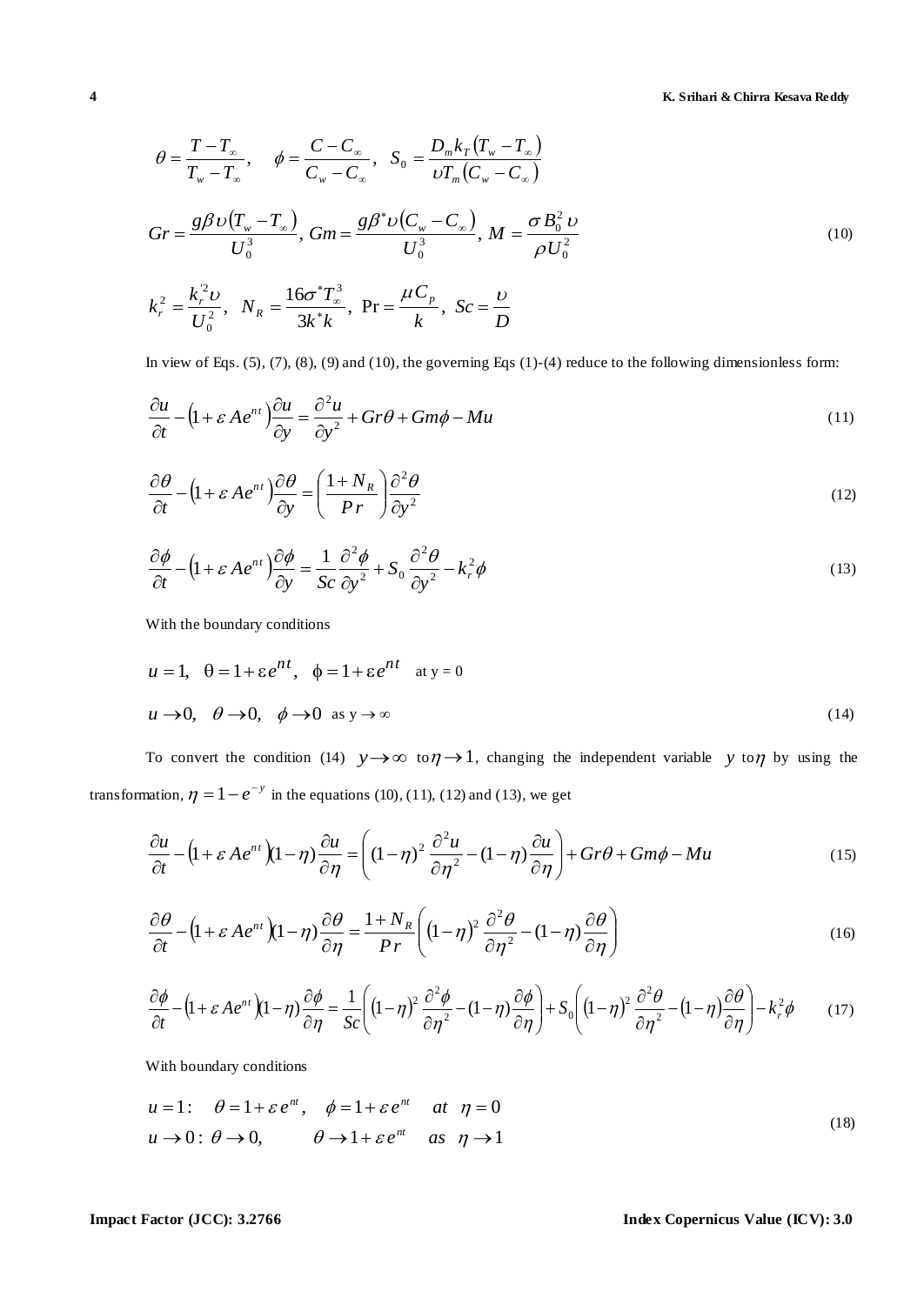**Effects of Soret and Magnetic Field on Unsteady Flow of a Radiating and 5 Chemical Reacting Fluid: A Finite Difference Approach**

# **METHOD OF SOLUTION**

By applying **Crank-Nicholson method** on governing Eqs (15) to (17), following system of equations are obtained:

$$
-P_3 r u_{i-1}^{j+1} + (1 + 2P_3 r) u_i^{j+1} - P_3 r u_{i+1}^{j+1} = E_i^j
$$
\n(19)

$$
-P_3 P_4 r \theta_{i-1}^{j+1} + (1 + 2P_3 P_4 r) \theta_i^{j+1} - P_3 P_4 r \theta_{i+1}^{j+1} = F_i^j
$$
\n(20)

$$
-\frac{P_3 r}{Sc} \phi_{i-1}^{j+1} + \left(1 + \frac{2P_3 r}{Sc}\right) \phi_i^{j+1} - \frac{P_3 r}{Sc} \phi_{i+1}^{j+1} = H_i^j
$$
(21)

Where

$$
E_{i}^{j} = P_{3} r u_{i-1}^{j} - (1 - P_{1} P_{2} r h - 2 P_{3} r + P_{2} r h - M k) u_{i}^{j} + (P_{1} P_{2} r h + P_{3} r - P_{2} r h) u_{i+1}^{j} + Gr k \theta_{i}^{j} + G m k \phi_{i}^{j} F_{i}^{j} = P_{3} P_{4} r \theta_{i-1}^{j} + (1 - P_{1} P_{2} r h - 2 P_{3} P_{4} r + P_{2} P_{4} r h) \theta_{i}^{j} + (P_{1} P_{2} r h + P_{3} P_{4} r - P_{2} P_{4} r h) \theta_{i+1}^{j} H_{i}^{j} = \frac{P_{3} r}{Sc} \phi_{i-1}^{j} + \left(1 + P_{1} P_{2} r h - \frac{2 P_{3} r}{Sc} + \frac{P_{2} r h}{Sc} - k_{r}^{2} k\right) \phi_{i}^{j} + \left(\frac{P_{3} r}{Sc} - P_{1} P_{2} r h - \frac{P_{2} r h}{Sc}\right) \phi_{i+1}^{j} + (2 P_{3} r S_{0} - S_{0} P_{1} r h) \theta_{i+1}^{j} + (S_{0} P_{1} r h - 4 P_{3} r S_{0}) \theta_{i}^{j} + 2 P_{3} r S_{0} \theta_{i-1}^{j} P_{1} = 1 + \epsilon A e^{n t}, P_{2} = 1 - i h, P_{3} = \frac{(1 - i h)^{2}}{2}, P_{4} = \frac{1 + N_{R}}{Pr}
$$

Here  $r = k / h^2$  and *h*, *k* are mesh sizes along  $\eta$  and time direction respectively. Index *i* refers to space and *j* for time. Numerical solutions for the above equations are obtained by using Thomas Algorithm. In order to prove the convergence of finite difference scheme, the computation is carried out for slightly changed values of *h* and *k*, running same C-Program. Negligible change is observed in the values of  $u$ ,  $\theta$  and  $\phi$  and also after each cycle of iteration the convergence checking is performed, i.e.  $|u^{n+1} - u^n| < 10^{-8}$  is satisfied at all points. Thus, it is concluded that, the finite difference scheme is convergent and stable.

### **Skin-Friction**

The Skin friction coefficient  $\tau$  is given by

$$
\tau = \frac{\partial u}{\partial y}\Big|_{y=0} = \left(1 - \eta\right) \frac{\partial u}{\partial \eta}\Big|_{\eta=0} \tag{22}
$$

# **Nusselt Number**

The rate of heat transfer in terms of Nusselt number is given by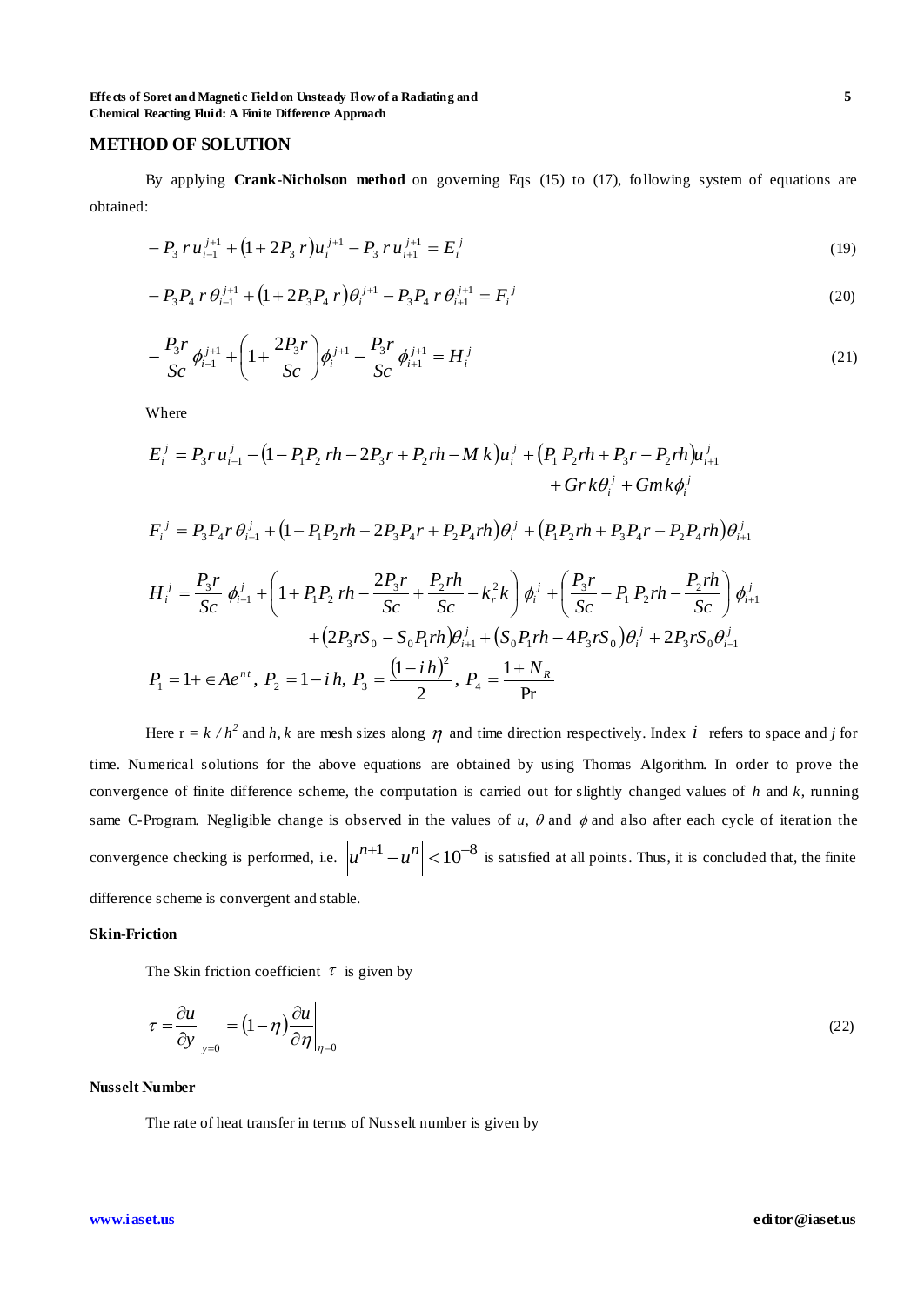$$
Nu = \frac{\partial \theta}{\partial y}\Big|_{y=0} = \left(1 - \eta\right) \frac{\partial \theta}{\partial \eta}\Big|_{y=0}
$$
\n(23)

#### **Sherwood Number**

The coefficient of Mass transfer which is generally known as Sherwood

number, Sh, is given by

$$
Sh = \frac{\partial \phi}{\partial y}\Big|_{y=0} = \left(1 - \eta\right) \frac{\partial \phi}{\partial \eta}\Big|_{\eta=0}
$$
\n(24)

# **RESULTS AND DISCUSSIONS**

In the present work, the numerical solutions have been conducted to investigate the influence of the Soret number, thermal radiation parameter, chemical reaction parameter, thermal Grash of number, Solutal Grash of number, Magnetic Parameter and Prandtl number on the development of the velocity, temperature and concentration profiles as well as the skin-friction coefficient, Nusselt number and Sherwood number.

**Figure (1)** depicts the effect of magnet field on velocity field u. It is observed that the velocity decreases as the value of M increases. This result qualitatively agrees with the expectations, since the magnet field exerts a retarding force on the free convection flow.

 $\frac{N_H}{N_H} = \frac{(1-\eta)_{D_H}^{(1)}}{\sum_{|I|=1}^{M_H}}$  (23<br> **International Windex**<br>
The occalcion is absolute which is presently known in Sharpool<br>
The conditions of the space of the system of the system of the system of the system of The influence of the Soret number  $S_0$  on velocity and concentration profiles are plotted in **figures (2) & (4)** respectively. The Soret number  $S_0$  defines the effect of the temperature gradients inducing significant mass diffusion effects. From the graphs, it is found that an increase in the Soret number  $S_0$  results in an increase in the velocity and concentrations of the fluid.

The influence of the thermal Grash of number Gr and Solutal Grash of number **Gm**, on velocity field **u** is presented in **figure 3**. As expected, it is observed that there is rise in the velocity due to the enhancement of thermal buoyancy force. The Solutal Grash of number **Gm** defines the ratio of the species buoyancy force to the viscous hydrodynamic force. As expected, the fluid velocity increases and peak value is more distinctive due to increase in the species buoyancy force.

**Figure 5** illustrates the behavior of concentration of the fluid for various values of chemical reaction parameter **Kr**. It is observed that an increase in the value of **Kr** leads to decrease in the concentration of the fluid. A distinct velocity escalation occurs near the wall after which profiles decay smoothly to the stationary value in free stream. Chemical reaction, therefore boosts momentum transfer i.e. accelerates the flow.

Figure 6 illustrate the temperature profile for various values of the prandtl number Pr and radiation parameter  $N_R$ . The Prandtl number defines the ratio of momentum diffusivity to thermal diffusivity. It is observed that an increase in the prandtl number results a decrease of the thermal boundary layer.]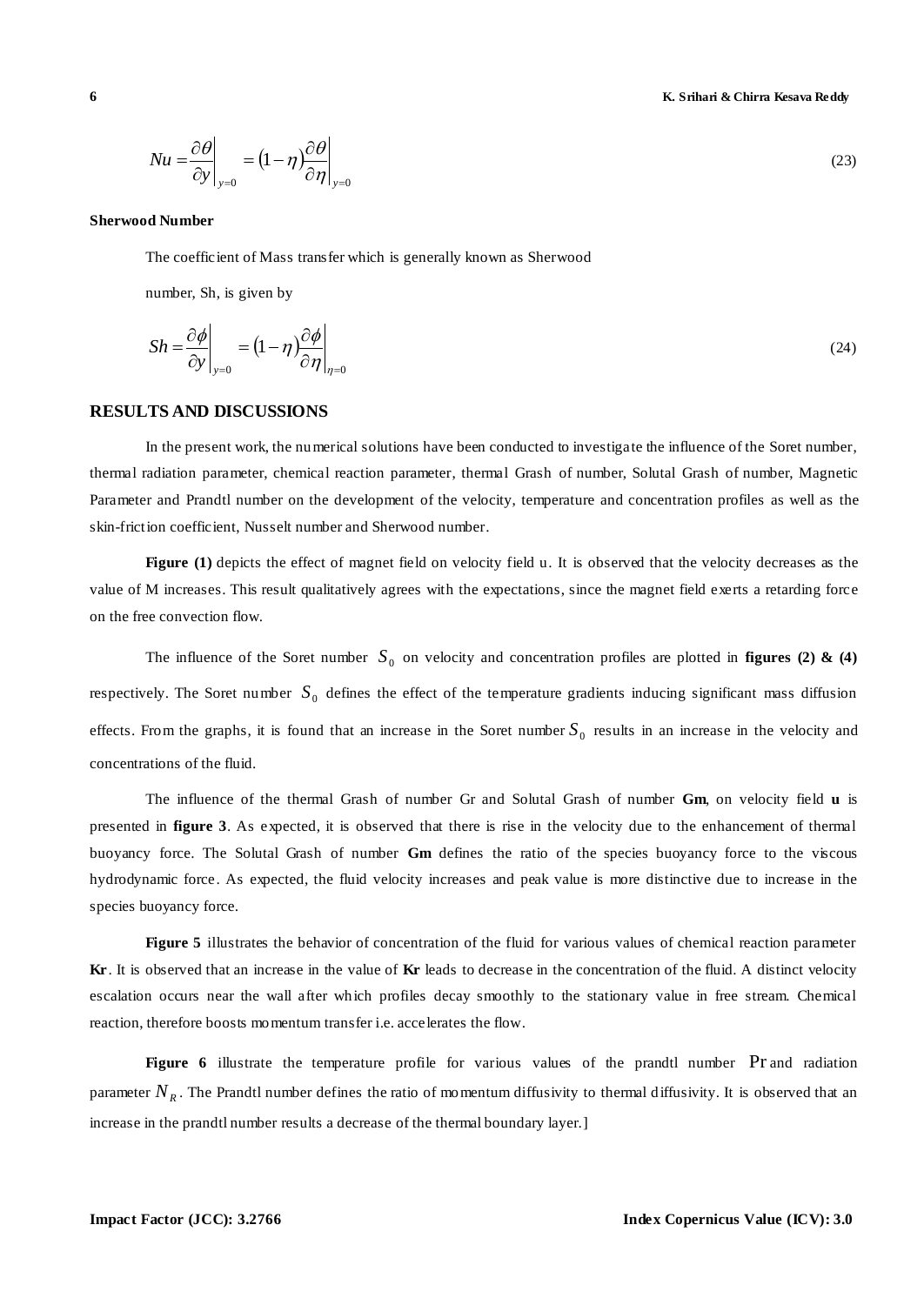### **Effects of Soret and Magnetic Field on Unsteady Flow of a Radiating and 7 Chemical Reacting Fluid: A Finite Difference Approach**

The reason is that smaller values of  $Pr$  are equivalent to increasing the thermal conductivities, and therefore heat is able to diffuse away from the heated plate more rapidly than for higher values of Pr. Hence in the case of smaller Prandtl numbers as the boundary layer is thicker and the rate of heat transfer is reduced. Also, it is observed that an increase in the thermal radiation parameter, increases the thermal boundary layer.

**Tables (1), (2) and (3)** show the numerical values of the Skin-friction, Nusselt number and Sherwood number. From the tables, it is concluded that

- Skin –friction increases, as the values of  $S_0$  and  $N_R$  increase but it decreases in the presence of Magnetic field.
- An increase in the  $S_0$  leads to increase in the Sherwood number but an increase in Sc, it decreases.
- Nusselt number increases in the presence of thermal radiation while it decreases as the value of Pr increases.

# **CONCLUSIONS**

Numerical investigations for **Soret effect** on unsteady laminar boundary layer flow of a radiating and chemically reacting incompressible viscous fluid along a semi-infinite vertical plate, in the presence of magnetic field are studied. Graphical results for the velocity profiles, temperature profiles, species concentration profiles and the tabular values of Skin-friction, Nusselt number and Sherwood number are presented and discussed for various parametric conditions. From this study the following conclusions have been drawn.

- There is rise in the velocity due to the enhancement of thermal buoyancy force and the species buoyancy force.
- Chemical reaction boosts the momentum transfer i.e. accelerates the fluid flow.
- The velocity and concentration of the fluid increased with the increase of Soret number.
- Magnetic field reduces the velocity field. Temperature of the fluid increases with the increase of thermal radiation parameter.
- Skin-friction and Sherwood number increased with the increase of Soret number.

| <b>Nomenclature</b> |  |                                                |  |  |  |  |  |  |
|---------------------|--|------------------------------------------------|--|--|--|--|--|--|
|                     |  |                                                |  |  |  |  |  |  |
| O                   |  | Density                                        |  |  |  |  |  |  |
| $C_p$               |  | Specific heat at constant pressure             |  |  |  |  |  |  |
| $\mathcal V$        |  | Kinematic viscosity                            |  |  |  |  |  |  |
| k                   |  | Thermal conductivity                           |  |  |  |  |  |  |
| U                   |  | Mean velocity                                  |  |  |  |  |  |  |
| Sc                  |  | Schmidt number                                 |  |  |  |  |  |  |
| T                   |  | Temperature                                    |  |  |  |  |  |  |
| $k_r^2$             |  | Chemical reaction rate constant                |  |  |  |  |  |  |
| $\epsilon$          |  | Small reference parameter $<< 1$               |  |  |  |  |  |  |
| Pr                  |  | Prandtl number                                 |  |  |  |  |  |  |
| Gr                  |  | Free convection parameter due to temperature   |  |  |  |  |  |  |
| Gm                  |  | Free convection parameter due to concentration |  |  |  |  |  |  |
| $S_0$               |  | Soret number                                   |  |  |  |  |  |  |
| A                   |  | Suction parameter                              |  |  |  |  |  |  |
| n                   |  | A constant exponential index                   |  |  |  |  |  |  |

# **Table 1**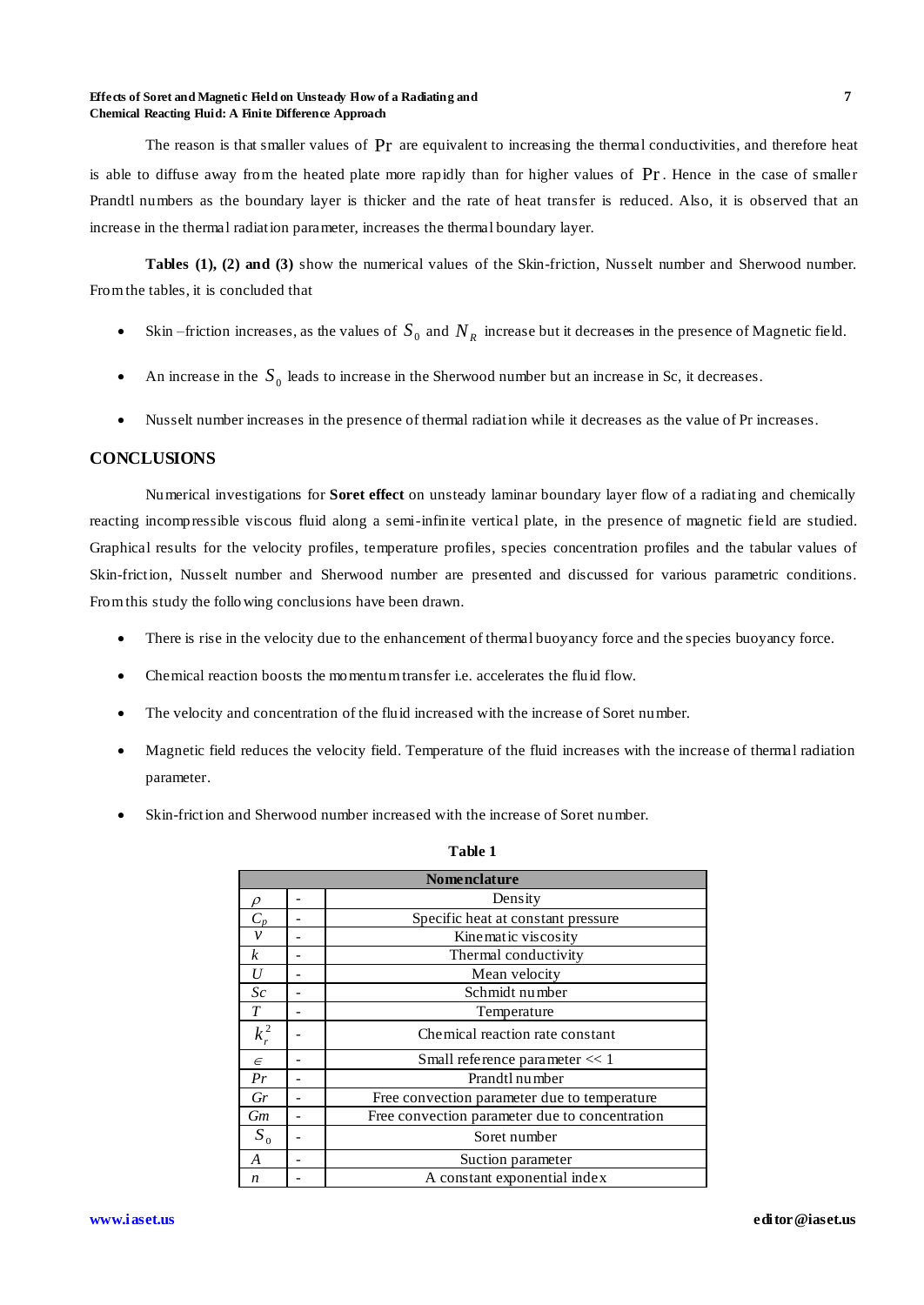| Table 1: Contd.,                                         |  |                                                                                                                                                                                            |  |  |  |  |  |
|----------------------------------------------------------|--|--------------------------------------------------------------------------------------------------------------------------------------------------------------------------------------------|--|--|--|--|--|
|                                                          |  | Molar diffusivity                                                                                                                                                                          |  |  |  |  |  |
| $N_R$                                                    |  | Thermal radiation parameter                                                                                                                                                                |  |  |  |  |  |
|                                                          |  | Coefficient of volumetric thermal expansion of the fluid                                                                                                                                   |  |  |  |  |  |
| $\beta^*$<br>M<br>$\sigma$<br>m<br>$K_{\tau}$<br>$T_{m}$ |  | Volumetric coefficient of expansion with concentration<br>Magnetic parameter<br>Electrical conductivity<br>Mass diffusion coefficient<br>Thermal diffusion ratio<br>Mean fluid temperature |  |  |  |  |  |

**Table 2: Effects of Gr, Gm, Pr, Sc, Kr, NR, So and M on Skin-Friction Coefficient**

| Gr   | Gm   | Pr   | Sc   | Kr  | $N_R$ | So  | M   | τ      |
|------|------|------|------|-----|-------|-----|-----|--------|
| 5.0  | 5.0  | 0.71 | 0.24 | 0.5 | 0.5   | 0.0 | 0.0 | 1.202  |
| 5.0  | 5.0  | 0.71 | 0.24 | 0.5 | 0.5   | 0.0 | 2.0 | 0.557  |
| 5.0  | 5.0  | 0.71 | 0.24 | 0.5 | 0.5   | 2.0 | 2.0 | 0.8394 |
| 5.0  | 5.0  | 0.71 | 0.24 | 0.5 | 1.0   | 2.0 | 2.0 | 0.9183 |
| 5.0  | 5.0  | 0.71 | 0.6  | 0.5 | 0.5   | 2.0 | 2.0 | 0.7601 |
| 5.0  | 5.0  | 7.0  | 0.24 | 0.5 | 0.5   | 2.0 | 2.0 | 0.3156 |
| 5.0  | 10.0 | 0.71 | 0.24 | 0.5 | 0.5   | 2.0 | 2.0 | 2.6542 |
| 10.0 | 5.0  | 0.71 | 0.24 | 0.5 | 0.5   | 2.0 | 2.0 | 2.0447 |

|  |  | Table 3: Effects of $N_R$ and Pr on Nusselt Number |
|--|--|----------------------------------------------------|
|--|--|----------------------------------------------------|

|     | Pr   |           |  |  |
|-----|------|-----------|--|--|
| 0.0 | 0.71 | $-1.4771$ |  |  |
| 0.5 | 0.71 | - 1.1621  |  |  |
| 0.5 | 7.0  | - 4.2655  |  |  |
|     | 11   | $-5.3251$ |  |  |

| Table 4: Effects of Sc, Kr and So on Sherwood Number |  |  |  |  |  |
|------------------------------------------------------|--|--|--|--|--|
|------------------------------------------------------|--|--|--|--|--|

|        |                                      | Sc   | Kr  | S <sub>0</sub> | Sh         |                                                                  |
|--------|--------------------------------------|------|-----|----------------|------------|------------------------------------------------------------------|
|        |                                      | 0.24 | 0.5 | 0.0            | $-0.5931$  |                                                                  |
|        |                                      | 0.24 | 0.5 | 2.0            | $-0.1156$  |                                                                  |
|        |                                      | 0.24 | 1.0 | 2.0            | $-0.1858$  |                                                                  |
|        |                                      | 0.6  | 0.5 | 2.0            | $-0.00291$ |                                                                  |
| Î<br>з | 1.2<br>1<br>0.8<br>0.6<br>0.4<br>0.2 |      |     |                |            | $\leftarrow$ M=0.0<br>$-$ M=1.0<br>$-$ M=2.0<br>$-M=3.0$<br>III. |
|        | 0                                    |      |     | т              |            |                                                                  |
|        | 0                                    | 0.2  |     | 0.4            | 0.6        | 0.8                                                              |

**Figure 1: Effect of Magnetic Field (M) on Velocity Field u (Gr=2.0, Gm=2.0, NR=0.5, Pr=0.71, Sc=0.3, Kr=0.5, So=2.0, A=0.3,** *E=0.01* **and t=1.0)**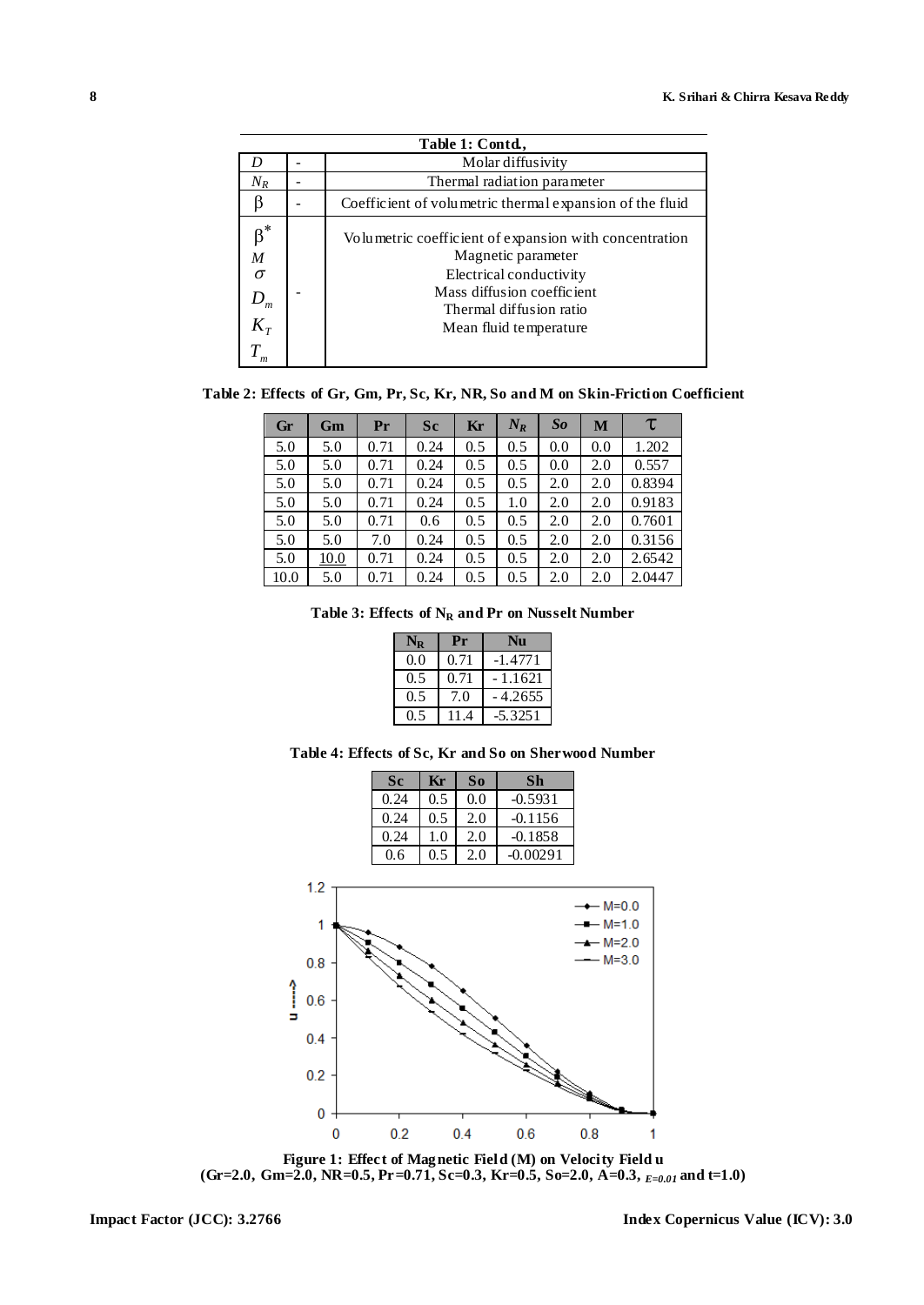**Effects of Soret and Magnetic Field on Unsteady Flow of a Radiating and 9 Chemical Reacting Fluid: A Finite Difference Approach**



**Figure 2: Effect of S oret Number on Velocity Filed u (Gr=2.0, Gm=2.0, NR=0.5, Pr=0.71, Sc=0.3, Kr=0.5, n=0.1, A=0.3 and t=1.0)**



**Figure 3: Effect G Rash of Modified G rash of Number on Velocity Field u (M=2.0, So=2.0, NR=0.5, Pr=0.71, Sc=0.3, Kr=0.5, n=0.1, E=0.01, A=0.3 and t=1.0)**



**Figure 4: Effect of S oret Number on Concentration Field C (Kr=0.5, Sc=0.3, n=0.1, E=0.01 and t=1.0)**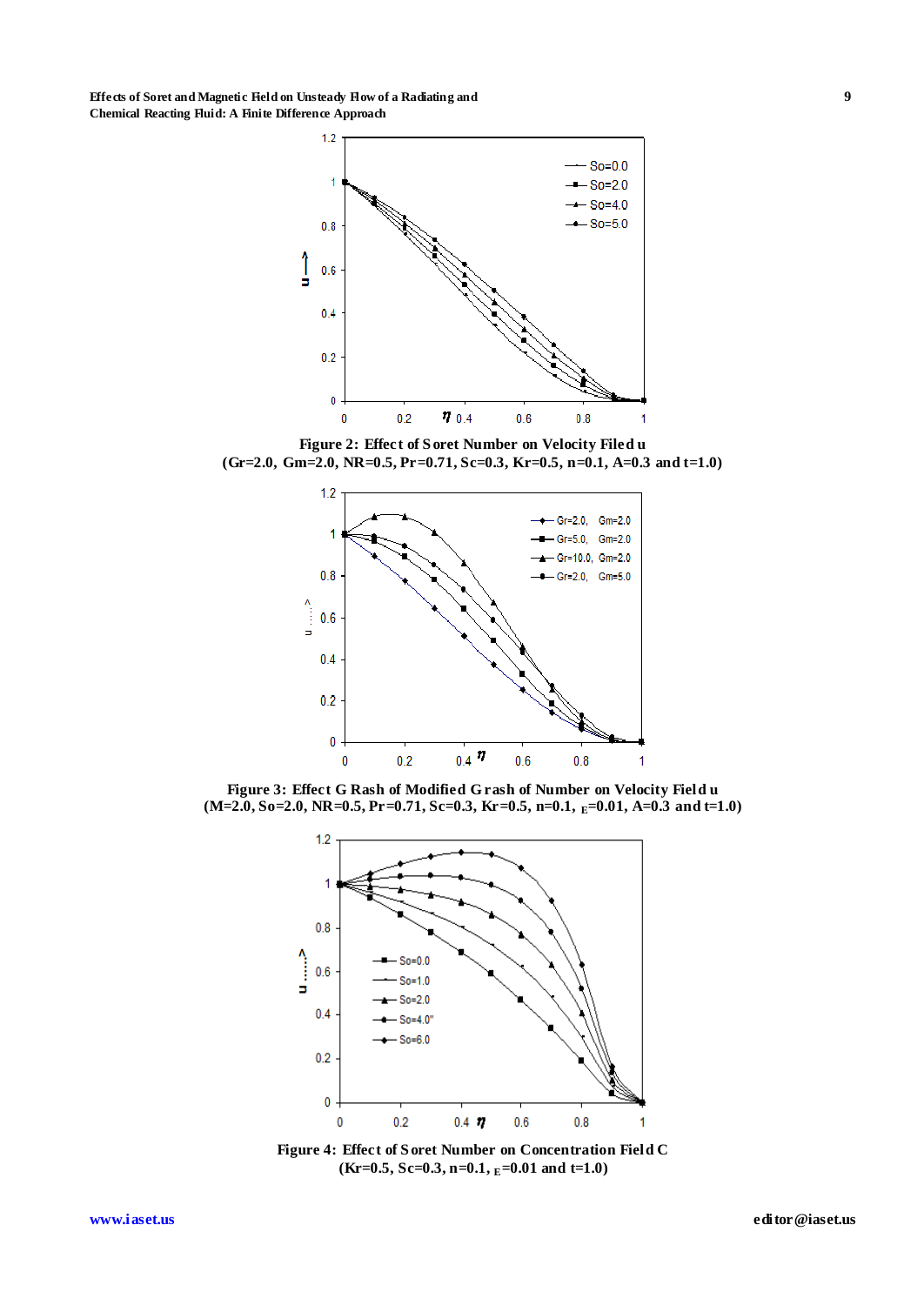

**Figure 5: Effect of Chemical Reaction Parameter on Concentration Field (S0=2.0, Sc=0.3, n=0.1, A=0.3, E=0.01 and t=1.0)**



**Figure 6: Effect of Thermal Radiation and Prandtl Number on Temperature Field**

# **REFERENCES**

- 1. E.R. Eckert & R .M. Drake, Analysis of heat and mass transfer (McGraw-Hill, New York), (1972).
- 2. H.S. Takhar, R.S.R. Gorla and V.M. Soundalgekar, Radiation effects on MHD free-convection flow of a radiation gas of a semi infinite vertical plate, International journal of Numerical methods for Heat and fluid flows 6, 7-83(1997).
- 3. C. Perdikis and A. Raptis, Heat transfer of a micro polar fluid by the presence of radiation, Heat and Mass transfer 31 (6), 381-382 (1996).
- 4. A. Raptis, and C. V. Masalas, Magnetohydro-dynamic flow past a plate by the presence of radiation, Heat and Mass Transfer 34,107-109(1998).
- 5. A.Raptis and C.Perdikis, Viscoelastic flow by the presence of radiation, Z. Angew. Math. Mech 78(4), 272-279 (1998)